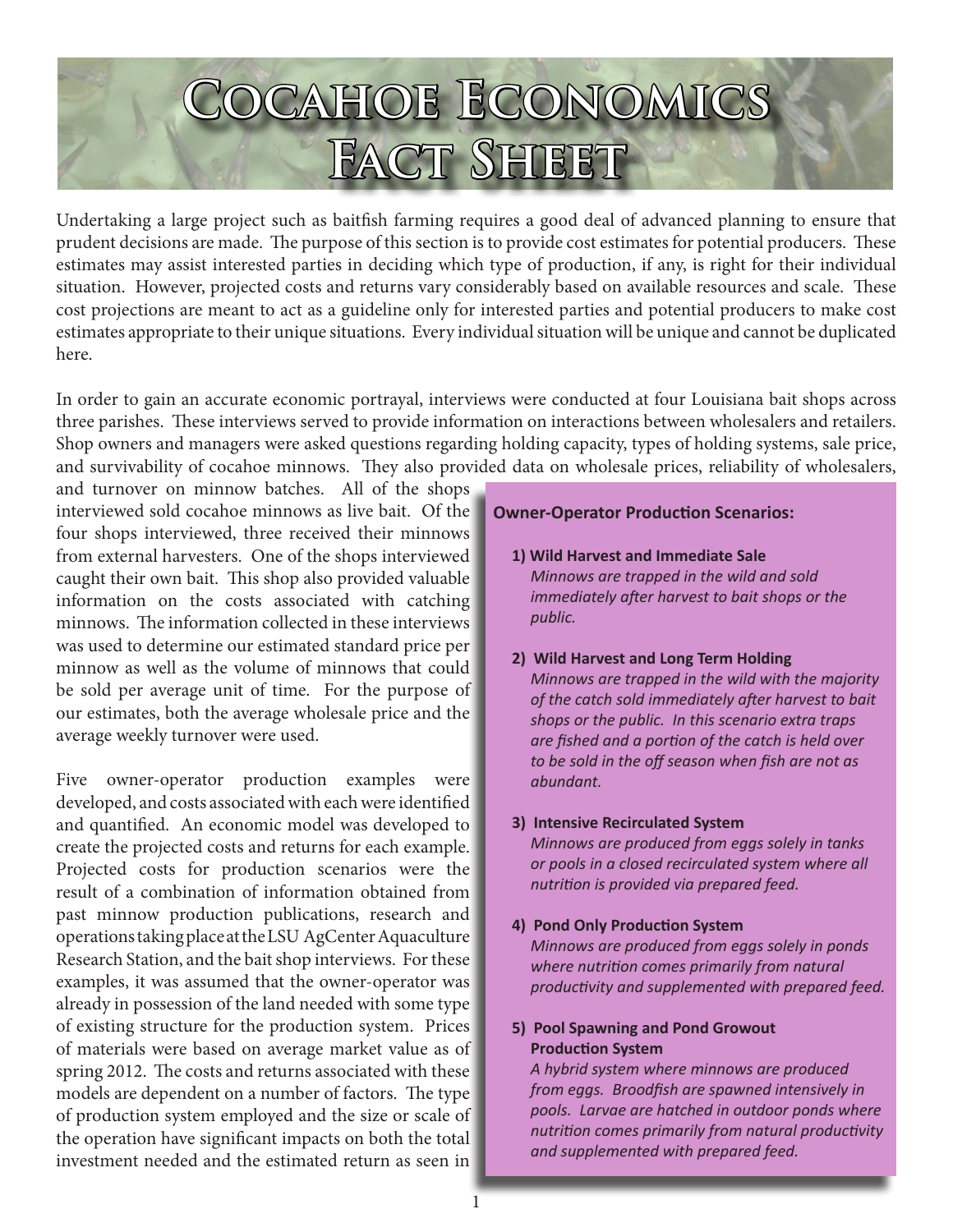| <b>Start-Up Expenditures-Wild Harvest</b>         | <b>Total</b> | <b>Start-Up Expenditures-Harvest and Holding</b>  | <b>Total</b> |
|---------------------------------------------------|--------------|---------------------------------------------------|--------------|
| Harvesting Infrastructure                         |              | Harvesting Infrastructure                         |              |
| 16' Boat, 25hp motor, trailer                     | \$9,267      | 16' Boat, 25hp motor, trailer                     | \$9,267      |
| Boat supplies and transport equipment             | \$866        | Boat supplies and transport equipment             | \$866        |
| <b>Traps</b>                                      | \$990        | <b>Traps</b>                                      | \$1,320      |
| <b>Bait Holding</b>                               |              | <b>Bait Holding</b>                               |              |
| Submersible purging cages                         | \$579        | 800 gallon poly holding tanks                     | \$1,886      |
| Holding tank(s)                                   | \$1,886      | Submersible purging cages                         | \$579        |
| Pumps, plumbing, filters & other equip.           | \$8,410      | Holding tank(s)                                   | \$1,886      |
| Contingency (10%)                                 | \$2,200      | Pumps, plumbing filters & other equip.            | \$11,886     |
| Total Start-up costs                              | \$24,197     | Contingency (10%)                                 | \$2,769      |
|                                                   |              | <b>Total Start-up costs</b>                       | \$30,458     |
| <b>Annual Operating Costs</b>                     |              |                                                   |              |
| Bait, fuel, fishing lease                         | \$8,664      | <b>Annual Operating Costs</b>                     |              |
| Holding costs                                     | \$382        | Bait, fuel, fishing lease                         | \$11,379     |
| Labor                                             | \$3,600      | Holding costs                                     | \$435        |
| Contingency (10%)                                 | \$905        | Labor                                             | \$3,600      |
| <b>Total Annual Operating Costs</b>               | \$12,646     | Contingency (10%)                                 | \$1,181      |
|                                                   |              | <b>Total Annual Operating Costs</b>               | \$15,413     |
| <b>Annual Fixed Costs</b>                         |              |                                                   |              |
| Principle and interest                            | \$2,308      | <b>Annual Fixed Costs</b>                         |              |
| Depreciation (10%)                                | \$2,419      | Principle and interest                            | \$2,906      |
| <b>Total Annual Fixed Costs</b>                   | \$4,728      | Depreciation (10%)                                | \$3,045      |
|                                                   |              | <b>Total Annual Fixed Costs</b>                   | \$5,951      |
| <b>Total Annual Costs</b>                         | \$17,347     |                                                   |              |
| <b>Total Annual Revenue</b>                       | \$44,297     | <b>Total Annual Costs</b>                         | \$21,365     |
| Net Revenue to Owner                              | \$26,923     | <b>Total Annual Revenue</b>                       | \$59,063     |
|                                                   |              | Net Revenue to Owner                              | \$37,697     |
| *This scenario will produce 295,313 fish per year |              |                                                   |              |
|                                                   |              | *This scenario will produce 393,750 fish per year |              |

our examples. The location of the operation may also

influence costs. These numbers are based on hypothetical examples, and actual costs and returns will vary based on individual situations. All scenarios are assuming a price of \$0.15 per minnow and startup costs financed over five years.

# Wild Caught Harvest and Immediate Sale

The first example is for a wild caught harvester scenario with short-term holding (Table 1). This scenario is the current practice in the cocahoe minnow bait industry. In this scenario it is assumed that the owner-operator is fishing 30 traps on a 1000-acre lease for 150 days out of the year and catching an average of 75 minnows per trap. It is assumed there is some paid part-time help, and 100 percent of the surviving catch is sold. The projected number of minnows produced for sale per year in this scenario is 295,300 fish. This is enough cocahoes to support an estimated one or two shops if the supply is consistent year round. The number of minnows that would need to be sold to break even in this scenario is 115,827 fish per year (Table 1).

# Wild Caught Harvest and Long Term Holding

The next example expands on the first wild caught scenario with the addition of long-term holding (Table 2). This scenario is not as common but may be beneficial in supplying minnows when they are difficult to catch. In this scenario it is assumed that the owner-operator is fishing 40 traps on a 1000-acre lease for 150 days out of the year and catching an average of 75 minnows per trap. The number of traps fished in this scenario was increased to account for the additional minnows that would need to be held long-term to make this scenario feasible. This scenario also assumes there is some paid part-time help, and 100 percent of the surviving catch is sold. The projected number of minnows produced for sale per year in this scenario is 393,700 fish. This is enough to support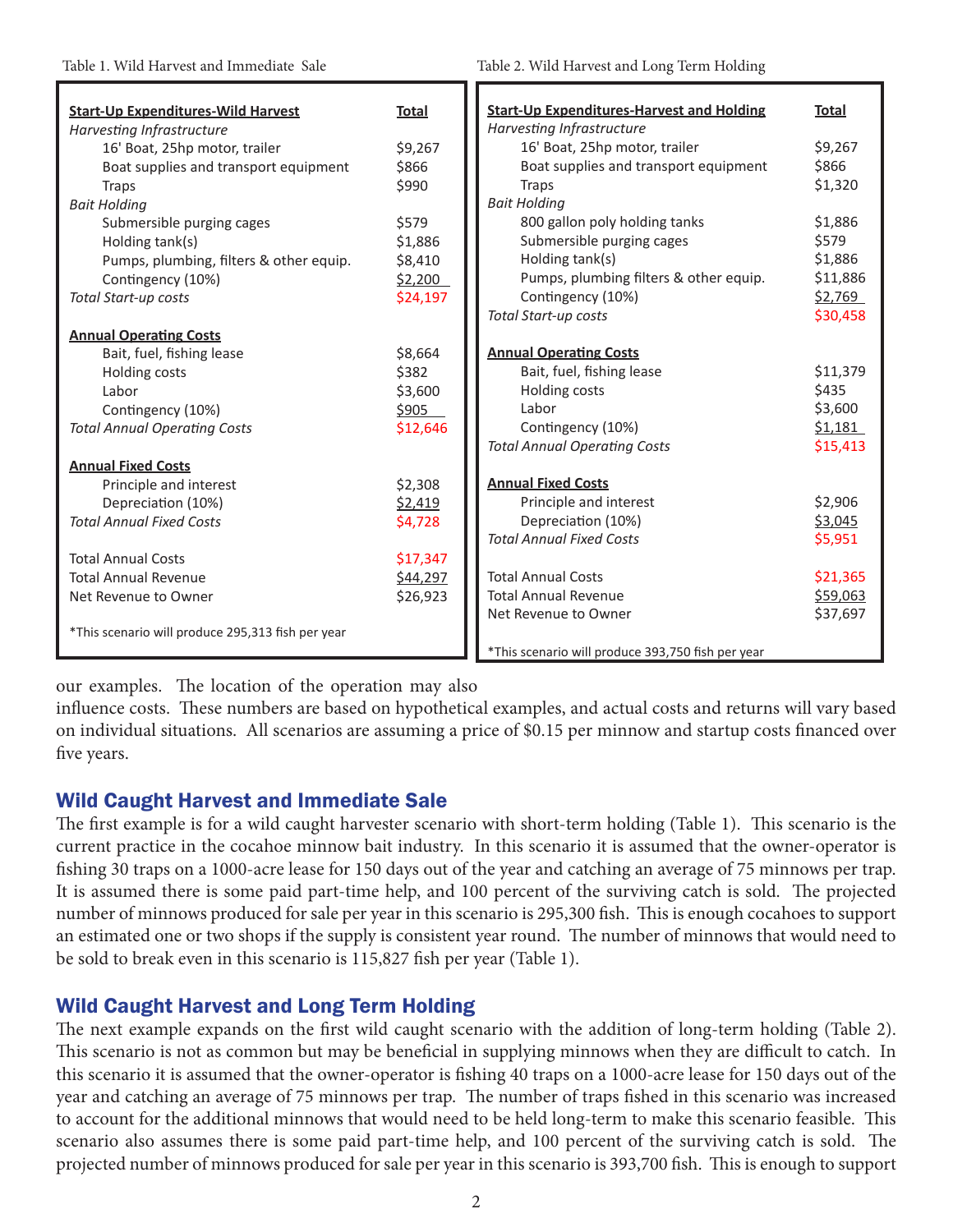#### Table 3. Intensive Recirculated System

| <b>Start-Up Expenditures-Intensive Recirculated</b> | <b>Total</b> |
|-----------------------------------------------------|--------------|
| Holding Infrastructure                              |              |
| Fiberglass tanks                                    | \$13,735     |
| Growout tanks                                       | \$90,437     |
| Salinity and DO meter                               | \$1,270      |
| Pumps, plumbing, filters & other equip.             | \$28,654     |
| Fish hauling tank                                   | \$1,422      |
| Holding tank(s)                                     | \$1,886      |
| Salt                                                | \$4,919      |
| Contingency (10%)                                   | \$15,683     |
| <b>Total Start-up costs</b>                         | \$158,002    |
| <b>Annual Operating Costs</b>                       |              |
| Spawning supplies                                   | \$377        |
| Feed                                                | \$53,957     |
| Electricity                                         | \$7,561      |
| Labor                                               | \$36,000     |
| Contingency (10%)                                   | \$6,189      |
| <b>Total Annual Operating Costs</b>                 | \$97,895     |
| <b>Annual Fixed Costs</b>                           |              |
| Principle and interest                              | \$15,075     |
| Depreciation (10%)                                  | \$15,800     |
| <b>Total Annual Fixed Costs</b>                     | \$30,875     |
| <b>Total Annual Costs</b>                           | \$128,770    |
| <b>Total Annual Revenue</b>                         | \$40,230     |
| Net Revenue to Owner                                | $-588,540$   |
| *This scenario will produce 268,202 fish per year   |              |

an estimated one to three shops year round. The number of minnows that would need to be sold to break even in this scenario is 142,436 fish per year (Table 2).

# Closed Recirculated System

The costs and returns associated with minnow production in a closed recirculated system are outlined in Table 3. In this scenario the broodstock are spawned outdoors in six 2,641-gallon fiberglass pools in April and May and again in September through mid-October. They are stocked at a density of approximately 250 fish per tank with a 2:1 female to male ratio. Each female is assumed to produce approximately seven eggs per day. Of the total eggs produced, 75 percent are estimated to be viable. In this scenario the fish were air incubated and separated into two-week batches. They are then grown out in 500-gallon polyethylene tanks at a density of 19 fish per gallon at the fry and larvae stage and 11 fish per gallon at the juvenile stage. They will reach market size, approximately 0.18 oz. in eight months. Thus in the first year the returns will be lower as only one round of eggs will be ready for market that year. In this scenario, one full time employee will be required in addition to the owner operator due to the intensive nature of the system. It is also assumed that 100 percent of the surviving fish will be sold. The projected number of fish produced the first startup year is 155,500 individuals. After the initial year the number of minnows produced is estimated to be 268,200 fish. This is enough to supply one to two bait

shops year round; however, it would take about 858,467 fish per year sold at \$0.15 to break even in this system.

# Pond Only

The pond spawning and grow out scenario is outlined in Table 4. For this scenario, cost and yields were projected for the same operation at two different scales: 10-acre and 2-acre. In both cases the use of the three-phase pond system was assumed. Brood ponds were stocked at 10,000 fish per acre with a 2:1 female to male ratio. Eggs were separated into two-week batches with an assumed 65 percent viability. Fry ponds were stocked at a density of 1,000,000 per acre and grow out ponds were stocked at a density of 100,000 fish per acre. It was assumed that the ponds were fertilized weekly and supplemented with feed. Of the viable eggs, it was assumed that only 60 percent would survive to market size, 39 percent survivability from the total eggs harvested. Market size would be attained in about six months, and 100 percent of fish reaching market size would be sold. For the 10-acre scenario, it was assumed that one full time employee and one part time employee would be required in addition to the owneroperator. For the 2-acre scenario, it was assumed that only one fulltime employee was needed in addition to the owner-operator. The 10-acre scenario accounts for three 0.25 acre brood ponds, four 0.2 acre larval ponds and fourteen 0.55 acre grow out ponds. At this scale approximately 475,000 fish would be produced the first year and 819,000 fish in subsequent years. This is enough to supply at least six to seven bait shops year round. To break even at this scale a minimum of 731,047 fish would need to be produced and sold, approximately 35 percent survivability of the total eggs produced.

The smaller scale 2-acre operation entails one 0.15 acre brood pond, four 0.04 acre larval ponds and seven 0.2 acre grow out ponds. At this scale approximately 95,000 fish will be produced the first year and 163,800 fish in the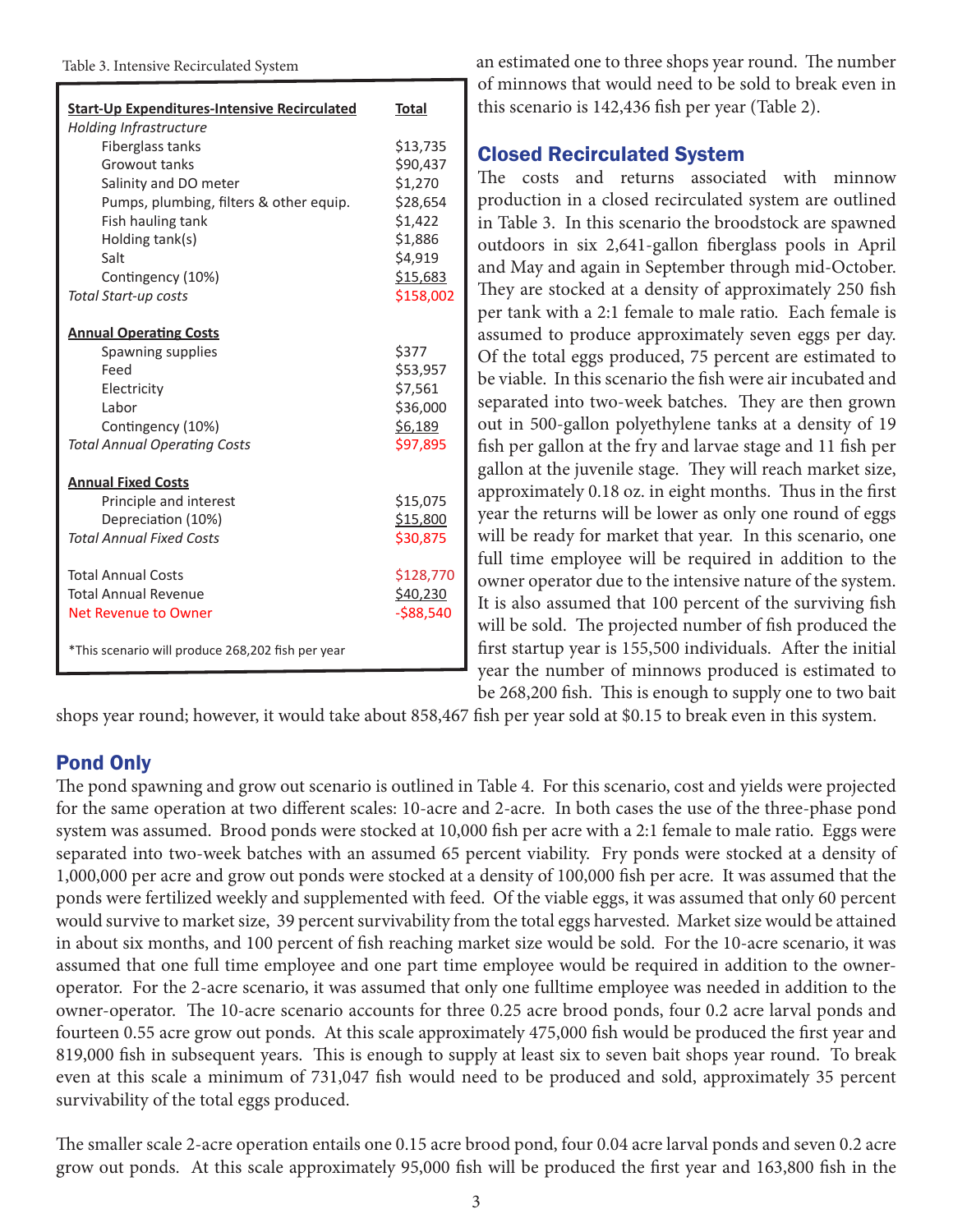| <b>Start-Up Expenditures-Ponds</b>                                               | Total: 10 Acre Total: 2 Acre |            |
|----------------------------------------------------------------------------------|------------------------------|------------|
| Holding Infrastructure                                                           |                              |            |
| Pond construction                                                                | \$46,159                     | \$9,656    |
| Salinity and DO meter                                                            | \$1,270                      | \$1,270    |
| Paddlewheel aerator                                                              | \$4,036                      | \$847      |
| Aerator                                                                          | \$3,683                      | \$1,841    |
| Fish hauling tank                                                                | \$1,422                      | \$1,422    |
| Holding tank(s)                                                                  | \$1,886                      | \$1,886    |
| Harvesting & testing supplies                                                    | \$1,767                      | \$1,546    |
| Contingency (10%)                                                                | \$6,022                      | \$1,847    |
| <b>Total Start-up costs</b>                                                      | \$66,245                     | \$20,317   |
| <b>Annual Operating Costs</b>                                                    |                              |            |
| <b>Spawning Supplies</b>                                                         | \$987                        | \$67       |
| Feed                                                                             | \$50,175                     | \$10,035   |
| Fertilizer                                                                       | \$6,316                      | \$1,283    |
| Electricity                                                                      | \$2,274                      | \$764      |
| Labor                                                                            | \$27,000                     | \$18,000   |
| Gas for distribution                                                             | \$1,284                      | \$1,284    |
| Contingency (10%)                                                                | \$8,675                      | \$3,015    |
| <b>Total Annual Operating Costs</b>                                              | \$96,712                     | \$34,450   |
| <b>Annual Fixed Costs</b>                                                        |                              |            |
| Principle and interest                                                           | \$6,321                      | \$1,938    |
| Depreciation (10%)                                                               | \$6,624                      | \$2,032    |
| <b>Total Annual Fixed Costs</b>                                                  | \$12,945                     | \$3,970    |
| <b>Total Annual Costs</b>                                                        | \$109,657                    | \$38,420   |
| <b>Total Annual Revenue</b>                                                      | \$122,850                    | \$24,570   |
| Net Revenue to Owner                                                             | \$13,193                     | $-$13,850$ |
| *These scenarios will produce 819,000 and 163,800 fish per year<br>respectively. |                              |            |

years after that. This is enough to supply one to two bait shops; however to breakeven at this scale, 256,134 fish would need to be produced and sold, 61 percent of the eggs produced.

#### Table 4. Pond Only Production System Table 5. Pool Spawning and Pond Growout Production System

| Start-Up Expenditures-Pool & Pond Total 10 Acre Total 2 Acre                       |           |          |
|------------------------------------------------------------------------------------|-----------|----------|
| Holding Infrastructure                                                             |           |          |
| Fiberglass tanks                                                                   | \$68,673  | \$13,735 |
| Pond construction                                                                  | \$47,752  | \$9,550  |
| Salinity and DO meter                                                              | \$1,270   | \$1,270  |
| Paddlewheel aerator                                                                | \$8,579   | \$1,716  |
| Aerator                                                                            | \$3,683   | \$3,683  |
| Blower and air lines                                                               | \$2,289   | \$458    |
| Fish hauling tank                                                                  | \$1,422   | \$1,422  |
| Holding tank(s)                                                                    | \$1,886   | \$1,886  |
| Salt                                                                               | \$4,707   | \$941    |
| Harvesting & testing supplies                                                      | \$2,083   | \$1,583  |
| Contingency (10%)                                                                  | \$14,234  | \$3,624  |
| Total Start-up costs                                                               | \$156,575 | \$39,867 |
| <b>Annual Operating Costs</b>                                                      |           |          |
| Spawning supplies                                                                  | \$1,884   | \$377    |
| Fertilizer                                                                         | \$6,079   | \$1,283  |
| Feed                                                                               | \$50,612  | \$10,122 |
| Electricity                                                                        | \$4,710   | \$1,733  |
| Labor                                                                              | \$27,000  | \$18,000 |
| Supplemental salt                                                                  | \$470     | \$470    |
| Gas for distribution                                                               | \$1,285   | \$1,285  |
| Contingency (10%)                                                                  | \$9,204   | \$3,807  |
| <b>Total Annual Operating Costs</b>                                                | \$90,285  | \$36,598 |
| <b>Annual Fixed Costs</b>                                                          |           |          |
| Principle and Interest                                                             | \$14,939  | \$3,804  |
| Depreciation (10%)                                                                 | \$15,658  | \$3,986  |
| <b>Total Annual Fixed Costs</b>                                                    | \$30,597  | \$7,790  |
| <b>Total Annual Costs</b>                                                          | \$120,882 | \$44,389 |
| <b>Total Annual Revenue</b>                                                        | \$186,543 | \$46,636 |
| Net Revenue to Owner                                                               | \$65,661  | \$2,247  |
| *These scenarios will produce 1,554,525 and 310,905 fish per year<br>respectively. |           |          |

# Pool Spawning and Pond Grow Out

The final scenario, in Table 5, is a hybrid system incorporating pool spawning with pond grow out. The costs and yields for this scenario were also projected on a larger 10-acre and smaller 2-acre scale. For both size operations, the fish were spawned in 2,641-gallon fiberglass pools at a density of 250 fish per pool at a 2:1 female to male ratio. Eggs were again separated into two-week batches. They would then be hatched in the larval ponds and transferred to grow out ponds after 3-4 weeks. They are stocked at the same densities by life stage as the ponds only scenario and fertilized and fed in the same manner. It is assumed that this scenario will yield a higher percentage of viable eggs (75 percent) because they are produced in a more controlled environment. However the pond survivability is assumed the same, yielding an overall survivability of 45 percent of the total eggs produced. Market size is reached in about six months. For the large-scale scenario it was assumed that one full time employee and one part-time employee would be needed in addition to the owner-operator. The large-scale scenario assumes 30 fiberglass pools for spawning, four 0.35 acre larval ponds and 14, 0.6 acre, grow out ponds. This would produce 901,600 fish the first year and 1,554,500 in subsequent years. At this level of production at least 12-15 bait shops would need to be supplied to sell 100 percent of the fish produced. As a more conservative estimate, the figures in Table 5 adopt